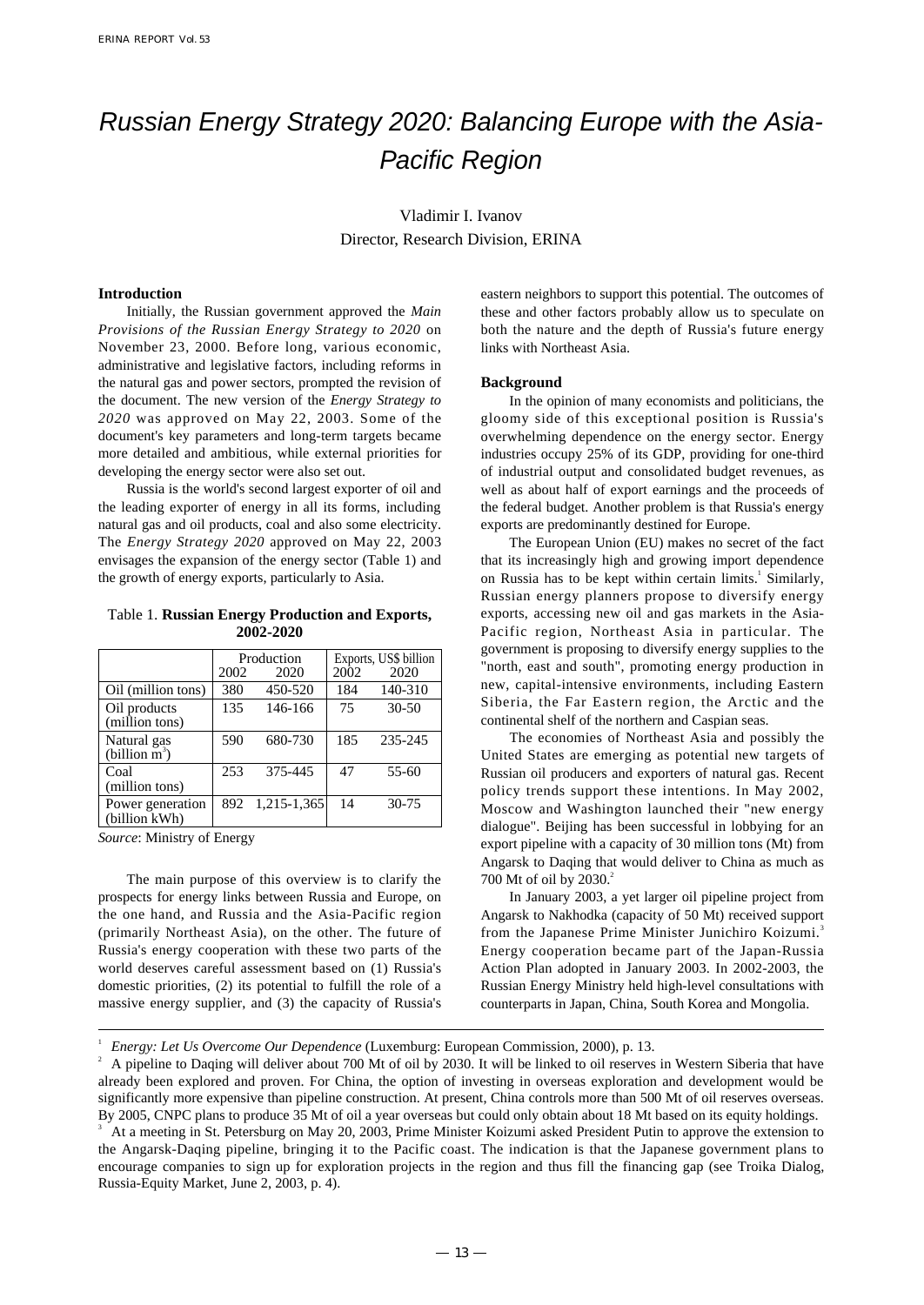It is worth noting that the Russian Energy Minister was invited to the discussion table at the recent International Energy Agency (IEA) ministerial meeting. At the meeting, the Japanese and South Korean energy ministers stressed the importance of Northeast Asia and energy cooperation in this region. The Russian participant noted these views and the willingness to discuss prospects for cooperation with Russia. The South Korean minister even mentioned that his country plans to establish an organization to contribute to subregional energy cooperation and urged the IEA to assist with this process.

#### **Mutual reliance**

Russia's role in supplying oil and natural gas to Europe is well known. During the next three decades, the EU's energy production is expected to decline by about 17%, while net energy imports are expected to grow by 15%. The dependence of European countries on imported energy is high and growing, projected to rise to 70% by 2030. The level of external dependence for oil will reach 90%, while that for natural gas will approach 80%. Reliance on nuclear power is unlikely to expand without a broad public and policy consensus, not to mention a solution to the problem of disposing of nuclear waste.

The war in Iraq reasserted Russia's key position in meeting the energy needs of Europe's economies. Russian energy exports account for 45% of all exports to the EU. More than 80% of Russian oil exports (crude oil and oil products) and more than 60% of its natural gas exports are shipped to Europe. On the other hand, in 2002, gas exports to Europe amounted to 129.5 billion cubic meters (Bcm), covering 26% of its overall gas consumption, including 17% of the EU's total gas demand.<sup>4</sup>

Extensive energy links have made Europe and Russia economically interdependent, requiring closer policy coordination.<sup>5</sup> A Green Paper published by the European Commission underlines the need for partnership with Russia, in its capacity as one of the key energy-producing economies. The sixth EU-Russia summit held in October 2000 in Paris proposed instituting an energy dialogue. The exploratory phase for this dialogue was completed by the eighth summit in 2001.

The concept of energy partnership covers oil, gas and electricity and aims to improve investment opportunities in Russia's energy sector, in order to upgrade infrastructure, promote efficient and environmentally friendly technologies and enhance energy conservation. The shortterm goals include the improvement of the legal basis for energy production and transport, legal security for longterm energy supplies, the physical security of transport networks, new transport infrastructure projects of "common interest" and pilot projects in the field of energy conservation.

#### **How much is enough?**

However, over the next two decades, Russia is not planning to expand its energy exports to Europe in physical terms. Contrary to expectations, including projections by the International Energy Agency (IEA), the *Energy Strategy* 2020 basically reflects this change in priorities. Russian energy planners assume that in 2010-2020, oil exports could fluctuate between 140 and 310 Mt, depending on external and domestic circumstances.<sup>6</sup> In the upbeat projection by the Energy Ministry, oil output could increase to 490-520 Mt in the course of the next decade or so, while domestic demand in 2010-2020 is estimated to level off at 200-215 Mt.

On the other hand, the *Energy Strategy 2020* stated that oil exports to the Asia-Pacific region could reach 105 Mt, including 25 Mt produced by the Sakhalin offshore fields. This new export direction would leave about 200 Mt for all other destinations, including CIS (Commonwealth of Independent States) and European markets. Oil exports to CIS economies are expected to increase, reaching 30-35 Mt beyond 2010, leaving about 150-160 Mt of crude oil for exports to Europe.

In 2001, combined oil exports from Russia and other CIS oil producers to Europe were 181 Mt. Whatever change in the volume of exports takes place over the next two decades, it seems unlikely that the Russian "contribution" will exceed current levels. On the other hand, exports of oil products are estimated to halve in 2020, falling from 75 Mt in 2002, which also signals a reduction in shipments to Europe.

The IEA's projections for natural gas production and exports differ from the *Energy Strategy 2020* estimates even more significantly. According to the IEA, Russia should reach a production volume of 710 Bcm by 2010. This is above the averaged target set by the government for gas output in 2020, including around 100 Bcm extracted in Eastern Siberia and the Far Eastern region, mostly by independent producers.

The IEA forecast that Russia would deliver about 200 Bcm of gas to Europe as soon as 2010, rising to 244 Bcm by 2030.7 The *Energy Strategy 2020* estimates that total gas exports will grow from 185 Bcm in 2002 to 235-245 Bcm by 2020, rather than the 280 Bcm proposed by the IEA. Exports to Europe are estimated at 160-165 Bcm, up 22- 23% from the 129 Bcm exported in 2000, including 110 Bcm delivered to OECD members.

On the other hand, the authors of the IEA *World Energy Outlook 2002* suggested that the share of gas in Russia's total primary energy supply will rise from 52% to 56% by 2030, when in fact Russian officials want to reduce

<sup>4</sup> Alexey B. Miller, "The Eurasian Direction of Russia's Gas Strategy", Keynote Address, 22<sup>nd</sup> World Gas Conference, Tokyo, June 4, 2003, p. 6. See also *Green Paper - Towards a European Strategy for the Security of Energy Supply* (Technical Document), European Commission, 2000, p. 29.

<sup>5</sup> See *Promoting International Co-operation,* Communique, International Energy Agency, Meeting of the Governing Board at Ministerial Level, 28-29 April 2003.

The projections presented by the IEA show that Russia's net oil exports would be lower than 270 Mt in 2010-2030, while some Russian oil majors predict that about 330-350 Mt could become available that would be surplus to domestic needs.

<sup>7</sup> *World Energy Outlook 2002* (Paris: IEA/OECD, 2002), 118-119.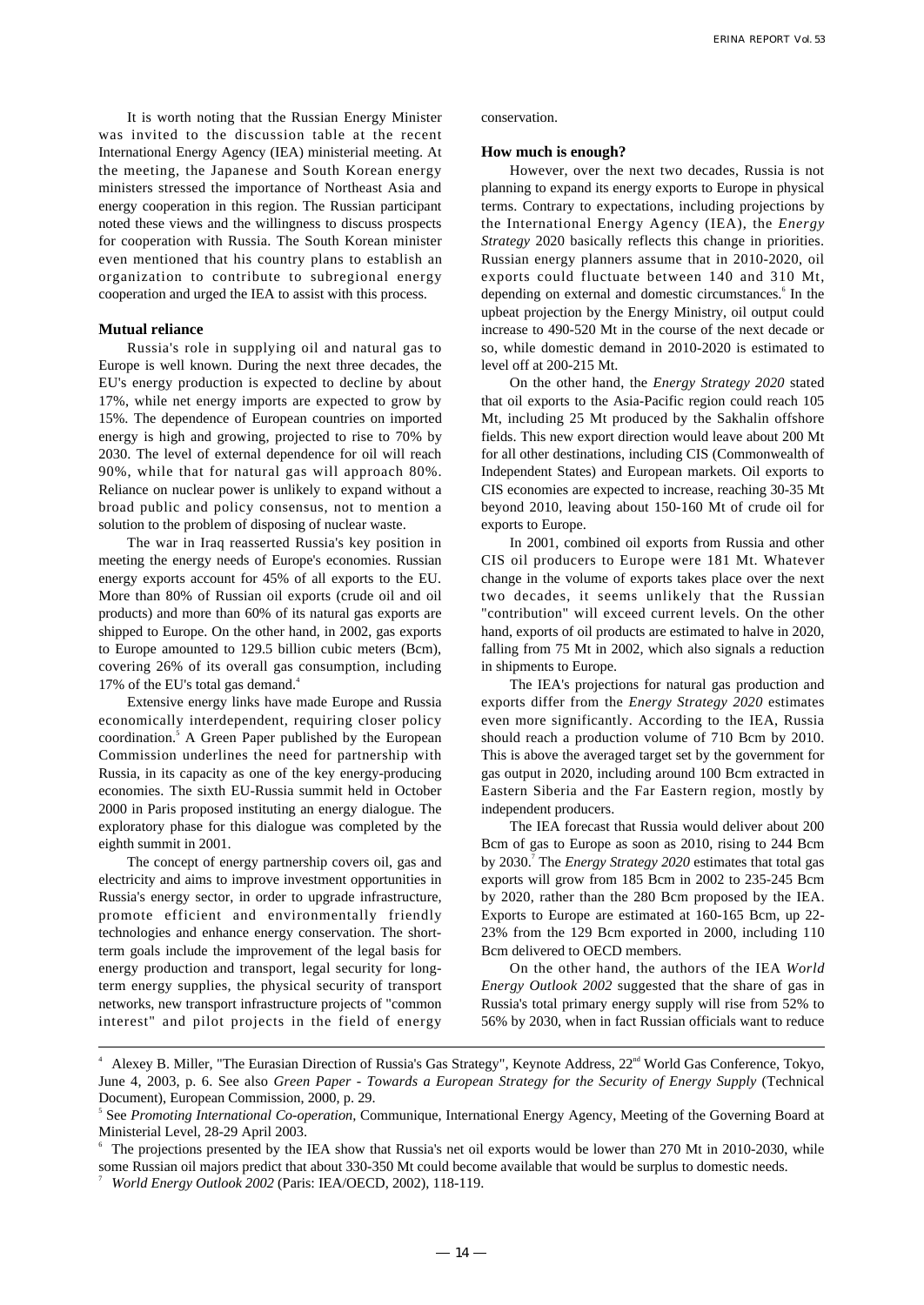this share to 45% by 2020. The IEA also grossly underestimated Russia's potential to export natural gas to maritime markets in the Asia-Pacific region, including Japan, South Korea and the United States. In fact, the Sakhalin 2 LNG project could export about 12 Bcm of gas by 2015, or 50% more than the IEA outlook for 2030. Estimates for gas exports to China and the Korean Peninsula via pipelines are less dissimilar: 25 Bcm by 2030 proposed by the IEA and about 35 Bcm proposed by the *Energy Strategy 2020*.

## **Oil delivery infrastructure in Eastern Russia**

The *Energy Strategy 2020* specifies that towards the end of the projected period, oil and natural gas exports to Asia should amount to one-third and one-sixth of the total cross-border supplies of these two hydrocarbons respectively. The plan includes building an oil pipeline linking the Yurubcheno-Tokhomskoe oil-and-gas field in Krasnoyarskiy Krai, and Talakanskoe and Verkhnechonskoye oil fields in Yakutia with the existing trunk oil pipeline that runs from Western Siberia to Angarsk, near Lake Baikal. Then, a mega-pipeline should be built in an easterly direction along existing railway routes. From Tynda, a larger pipeline would stretch along the Trans-Siberian railway to Nakhodka, while a smaller one would turn south, crossing China's border.<sup>8</sup>

This pipeline system designed by the Energy Ministry basically combines two separate projects. In 2000-2001, Yukos pushed for a 30 Mt capacity oil pipeline routed to China. A little later, Transneft proposed a 3,765 kilometerlong pipeline with a capacity of 50 Mt from Angarsk to Nakhodka, including a deep-water port and an oil terminal with a stockpiling facility of 4 million cubic meters.<sup>9</sup> The estimated costs of these projects were close to \$3 billion and \$6 billion correspondingly. If it materialized, this integrated infrastructure could divert as much as 15-20% of Russia's total oil output and 25-30% of its entire exports to Asia-Pacific markets.

The management of Transneft reiterated that a larger pipeline to the Pacific coast would allow access to multiple markets in Northeast Asia and possibly North America. This pipeline would also allow the tapping of new oilfields in remote areas. Yet another argument in favor of the Angarsk-Nakhodka pipeline is its impact on regional development. Indeed, in 2002, the government re-adopted a modified program for the economic and social development of the Far Eastern region and the provinces adjacent to Lake Baikal. Given that the program's implementation requires much more investment than the regional and federal budgets can provide, mega-projects such as the Angarsk-Nakhodka pipeline with a branch to Daqing would facilitate the mobilization of investment.<sup>10</sup> Furthermore, the "northern route" proposed by Transneft could offer a way out of the environmental deadlock that the "southern route" creates due to the pipeline transiting Tunkinskiy National Park in Buriatia.

The integrated plan steered by the Energy Ministry also envisages building in parallel a high-capacity gas pipeline (about 33 Bcm), connecting the Kovykta gas field and a gas pipeline network in Western Siberia with the Pacific coast of Russia. This project, if implemented, will have a strong positive impact on regional development and the investment climate in Eastern Russia, facilitating the exploration and development of gas reserves in Eastern Siberia and Yakutia.

## **Oil prices**

Prices for energy are likely to play a crucial role in defining the terms and conditions for existing and anticipated energy ties between Russia and Europe, as well as newly designed projects that should link Eastern Russia and Northeast Asia.

The *Energy Strategy 2020* specifies that, with international oil prices staying close to \$30 per barrel, Russia's energy exports could increase by 26-28% by 2010 and 36- 38% by 2020. If prices stabilize in the range of \$18-20 per barrel, total energy exports are likely to rise by only 15-17% by 2010 and by 20-22% towards 2020, leveling off from 2005 onwards at 1990 physical volumes. Obviously, moderate energy prices would reduce the feasibility of such proposed mega-projects as Trans-Siberian oil and gas pipelines.

The prospects for a reduction in oil prices in the aftermath of regime change in Iraq have been actively debated. Various research centers and private sector companies generally agree that an increasing supply of oil would lower prices. However, experts tend to disagree on how significant this reduction might be. OPEC officials consider a level of \$25 per barrel to be reasonable, proposing to cut production quotas in order to avoid oversupply. On the other hand, the IEA has assumed that oil prices in 2020 will stay close to \$25 per barrel at 2000 values. These projections have been criticized as being unrealistically low and based on rather inflated estimates of OPEC's output capacity of 57.5 million barrels of oil a day (Mbd) by 2020. The argument is that OPEC's total maximum output cannot possibly exceed 40 Mbd.<sup>11</sup>

<sup>8</sup> In addition, ExxonMobil (Sakhalin-1) plans to build a pipeline with a capacity of 12.5 Mt from Sakhalin to the continent, across the Tatarskiy Strait. On the other hand, Sakhalin Energy (Sakhalin 2), a consortium led by Royal Dutch Shell, would build a north-south oil-and-gas pipeline system in Sakhalin.

<sup>9</sup> Transneft holds a monopolistic position, covering oil supplies within the CIS and handling more than 95% of crude oil exports. It seems likely that, when Yukos initiated the dialogue on a pipeline project to China, Transneft felt that if private oil firms were to fund new pipelines, this could jeopardize not only its own role, but also the interests of the state, including control over the oil majors.

<sup>10</sup> Reportedly, one million tons of additional oil production capacity from the new fields may require \$300 million of investment. If the 50 Mt capacity Transneft pipeline is eventually used only for oil supplied from new fields in Eastern Siberia and Yakutia, these areas will need about \$10 billion invested in exploration and development.

<sup>&</sup>lt;sup>11</sup> Ali Morteza Samsam Bakhtiari "2002 to See Birth of New World Energy Order", *Oil & Gas Journal*, January 7, 2000, pp. 11-19.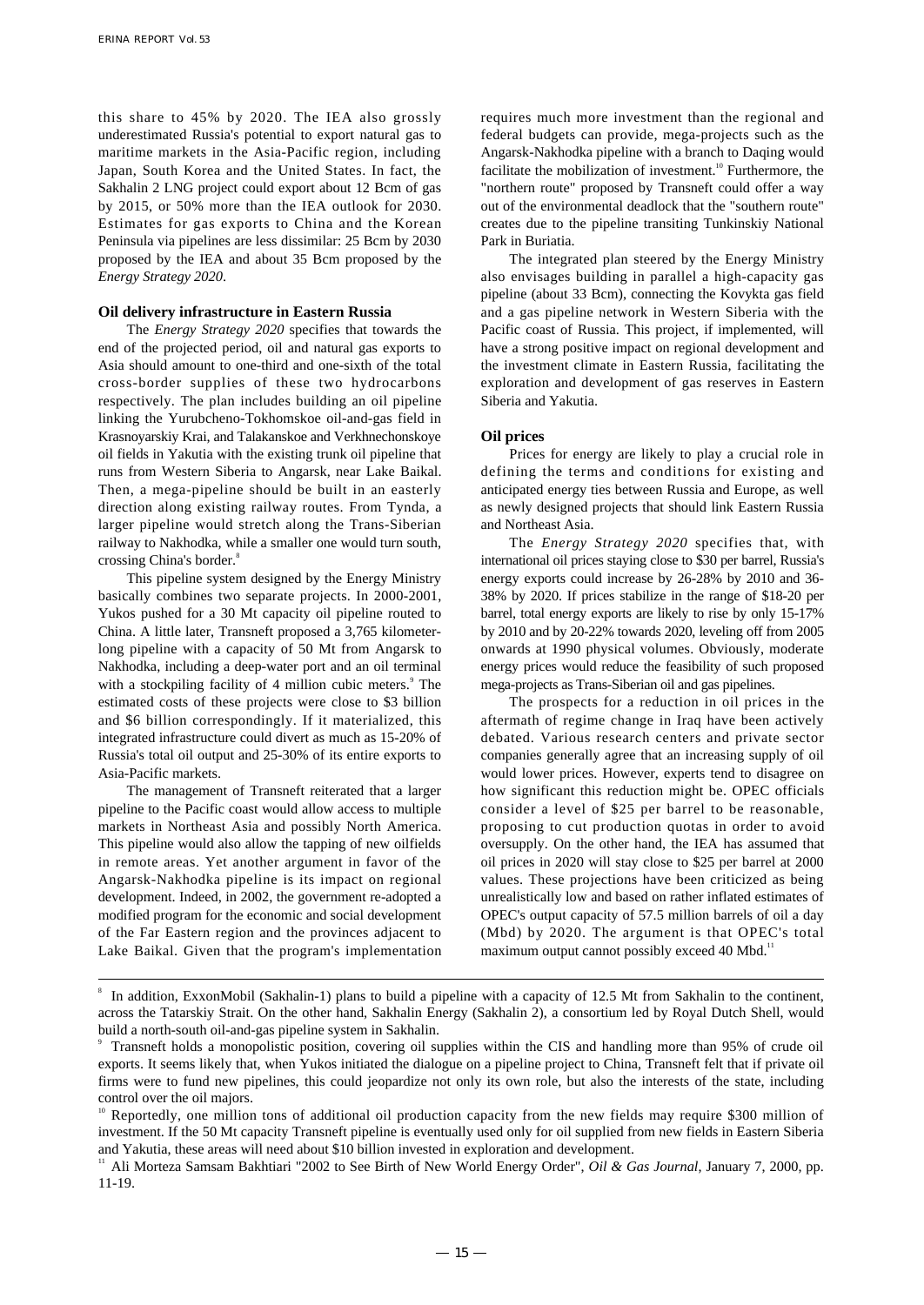On the other hand, some Russian oil experts have suggested that in the mid-term, \$21-23 per barrel is a fair price for Russian crude oil and that \$25-30 per barrel is too high, given that at this level, the production of alternative fuels as a substitute for oil would become feasible.<sup>12</sup> According to the U.S. Energy Information Administration, gas-to-liquid (GTL) technology could be an attractive marketing option at a certain price level for oil, because the infrastructure for petroleum products is already in place. GTL technology also has enough versatility to accommodate smaller gas deposits economically. In addition, GTL offers a number of environmental advantages that may enhance its economic attractiveness. However, it would require a long time and massive investment before a sizable GTL production capacity could not just complement oil, but constitute large segments of motor fuel supply.

According to some international oil majors such as ExxonMobil, in the last two decades, resource additions in both oil and natural gas have dramatically lagged behind increases in demand. Advanced new exploration methods have somewhat checked the decline in newly discovered reserves, albeit in areas with a challenging operating environment. Conditions that make oil and gas harder to recover will cause the prices of these resources to increase, with the lower boundary of the proposed price band nearing \$23-25 per barrel over the next two decades. However, the upper boundary reaches the \$50 mark, reflecting increasing demand for oil and gas accompanied by decreasing discovery volumes.

The point made by  $ExxonMobil<sup>13</sup>$  is that, contrary to popular belief, for quite some time, the discovery of large volumes of oil and gas has not been related to price fluctuations, but was rather driven by the evolution of technology and geopolitical developments that have improved access to resources. In this context, the regime changes in Russia (1992) and Iraq (2003) serve as examples of "improved geo-political access", although in the case of Russia, it may take as long as 15-20 years for oil production to recover to its 1990 level. The good news is that the Russian oil sector is mainly privatized and oil companies could compete with OPEC suppliers at the lowest boundary of the projected price band.

#### **Prospects for natural gas**

Despite the rather upbeat projections for oil exports to the Asia-Pacific region (about 100 Mt in 2020) made in the *Energy Strategy 2020*, estimates for natural gas are quite conservative, reflecting various impediments and barriers to cross-border trade. There is no question that the energyimporting economies of Northeast Asia will significantly expand their reliance on natural gas. By 2020, demand for natural gas in Europe is due to grow by 2.7% a year, while in the Asia-Pacific region the increase in gas demand is expected to reach 4.5% a year.

gas cannot be assured without adjustments to domestic policies in Japan, South Korea and China. In Japan, regional energy companies have enormous influence in determining the future of the power industry. If these companies, following global trends, reduce their emphasis on nuclear power, leveling off its current share in electricity generation, the market for natural gas will grow rapidly. Natural gas share in power generation could rise from the current level of 24% to 30% or more, which could justify the construction of a gas pipeline from Sakhalin to Sendai or Niigata, as is being proposed by ExxonMobil.

In South Korea also, official projections assume that nuclear and coal-fired plants will account for about 80% of total power generation beyond 2010, with "expensive" LNG remaining a marginal fuel. A gas pipeline from Sakhalin could allow the use of less expensive gas. On the other hand, given the current state of inter-Korean relations, an inland trans-Korea gas pipeline seems unlikely.

In China, the prioritization of the West-East pipeline over imports may have a negative impact on gas penetration. The west-east project is very expensive and the pipeline's capacity is comparatively low, if the transportation distance involved is taken into consideration. These factors would inevitably result in very high prices for natural gas, deterring customers. In addition, imported LNG will also be expensive compared with pipeline gas that could be imported from Russia or Central Asia. Both these factors are likely to hold back the development of the gas market, potentially curbing gas demand and opportunities for cross-border pipeline projects.

The predominant reliance of Japan and South Korea on LNG creates a barrier to most of the Russian natural gas that could be supplied from the heartland of Eastern Siberia and Yakutia via pipelines. By 2020, the global demand for LNG (excluding U.S.) is expected to quadruple, while the share of LNG in gas consumption will increase from the current 10% to 25%. A number of new technological trends and innovative marketing concepts could further enhance the advantages of LNG in the context of Northeast Asia.

Given these circumstances, Russia need not rely on pipeline projects alone, as it does in Europe. Potential independent gas producers should seriously consider LNG in combination with pipeline projects goals that the *Energy Strategy 2020* does not formulate. In this regard, the recently announced blueprint for natural gas transportation schemes in Eastern Russia, including two LNG terminals to be located in the vicinity of Vladivostok and Vanino and connected with both Sakhalin gas reserves and East Siberian gas reserves, could be a step in right direction.<sup>14</sup> Furthermore, advanced GTL technologies could help moderate the region's high dependence on oil, using competitive sources of natural gas.

#### **Gas prices**

There is a problem in that market access for pipeline

On the other hand, the authors of this document provide for major adjustments in natural gas pricing in

<sup>12</sup> Interview with Mikhail Khodorkovskiy, *Itogi*, December 17, 2002.

<sup>&</sup>lt;sup>13</sup> Harry J. Longwell, Executive Vice President, ExxonMobil, Remarks at the Offshore Technology Conference, Houston, May 7, 2002.

<sup>&</sup>lt;sup>14</sup> See Alexey B. Miller, op. cit., Figure 5. Gas of the Russian East.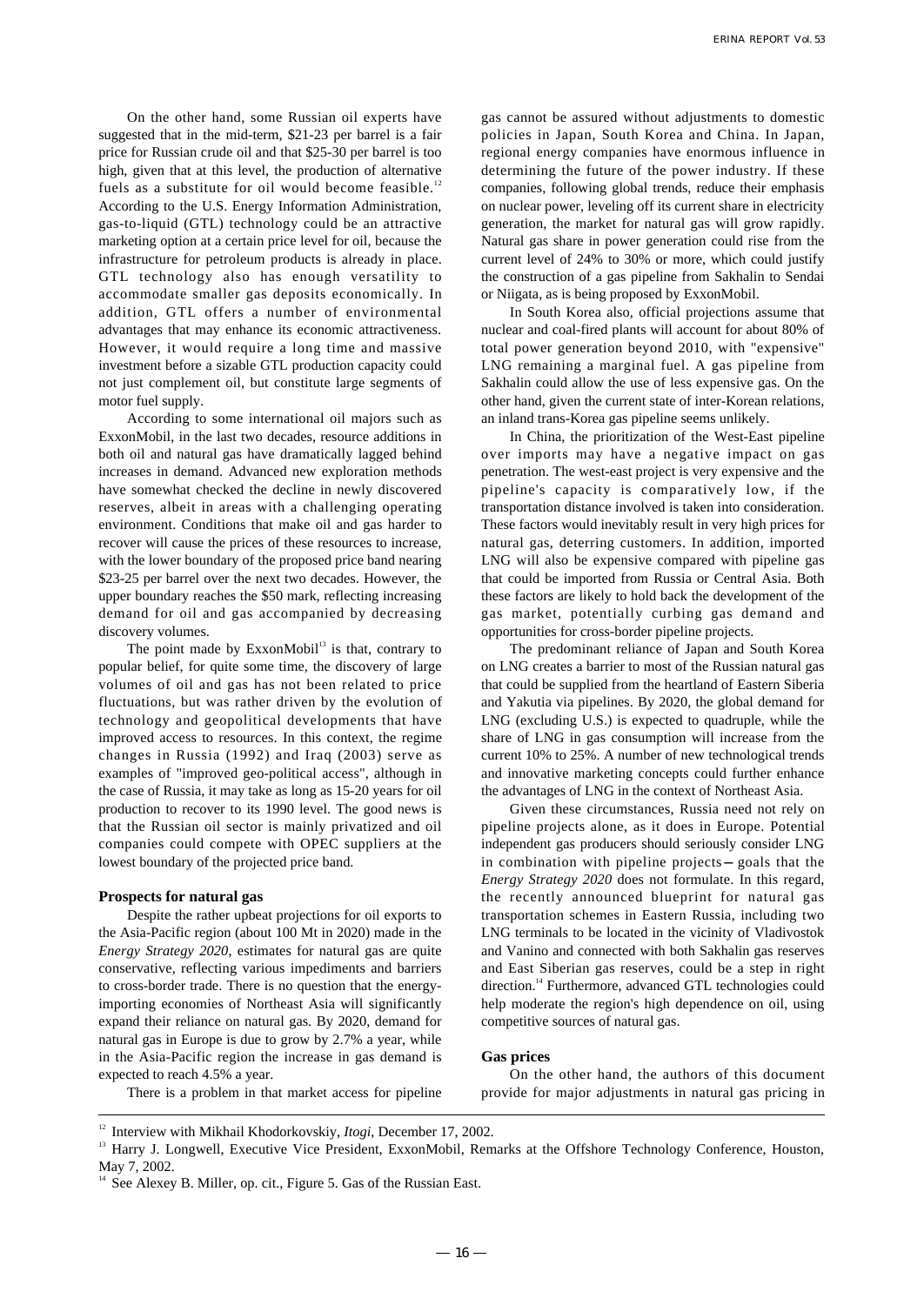Russia. Currently, low domestic gas prices (0.62 of the level for coal) make Gazprom's revenues and investment programs almost entirely dependent on exports. This situation will change with increased gas prices (1.1 of the level for coal by 2006), improving further from 2010-2020.

By 2006, domestic gas tariffs adjusted for inflation should double compared with 2002 levels, while by 2010, the domestic price is expected to be balanced by European gas market prices adjusted for transit fees, import tariffs and other duties. As a result, gas prices will be triple the current level by 2010.<sup>15</sup>

Changes in gas pricing would obviously affect prices for electricity and coal, which are expected to grow by half by 2006, doubling by around 2010. At the same time, the competitiveness of coal will increase, leading to a decrease in the share of natural gas in the total primary energy supply from the current 50% to 48% by 2010 and 45% by 2020. By 2010, the share of coal in the total energy supply is projected to grow from the current 19% to 20%, with the share of nuclear power rising from 11% to 12%, replacing natural gas.

Increased gas prices would enlarge the proceeds from domestic sales, making gas exports less attractive. On the other hand, gas market reform and liberalization promise to make investment in new natural gas ventures more feasible.

## **Canada as a model**

The *Energy Strategy 2020* envisages natural gas production in Eastern Siberia and the Far Eastern region climbing to 100 Bcm under favorable conditions. However, it does not offer a detailed concept for reserve development, infrastructure construction and gasification in these areas. As mentioned above, the Energy Ministry and Gazprom<sup>16</sup> proposed building a Trans-Siberian highcapacity gas pipeline, connecting the Kovyktinskoe and Chayandinskoye gas fields and other gas fields in Eastern Siberia and Yakutia in parallel with the Trans-Siberian oil pipeline.

Indeed, the largest cities in Eastern Russia are located along the Trans-Siberian railway. The total population of these cities is more than 4 million and at least another 4-5 million people live in smaller settlements located along the border with China. In addition, the same railway zone is a prime location for major industrial enterprises and power plants.

This plan for gas transportation includes an extension of the pipeline from Vladivostok to the Korean Peninsula. However, it seems that the "Canadian pipeline model" could be more realistic in policy terms and more fundable in terms of the project's implementation. Indeed, there are some similarities between Eastern Russia and Canada, with its "gas production in the west, consumption in the east" pattern.

In Canada, the single West-East transmission pipeline system moves gas across the country and along the U.S. border. Although there is considerable domestic consumption of gas, the 16 export pipelines deliver gas to U.S. markets. These pipelines are spread out along the border and their total annual maximum capacity is above 80 Bcm.<sup>17</sup> Canadian gas infrastructure allows the number of users to be maximized with a number of export-oriented branch pipelines tailored to market needs. A similar approach adopted in Eastern Russia would serve to integrate the domestic use of natural gas with its export to neighboring cities in northeastern China.

## **Power generation: Nuclear and coal**

The *Energy Strategy 2020* proposes the interconnection of power grids in Eastern Russia between Western and Eastern Siberia and the Far Eastern region. The Federal Grid Company and the System Operator, both funded from federal sources and controlled by the state, will be the major players in the national grid's maintenance, expansion and management. Electricity prices are projected to double by 2020, reaching 4.0-4.5 cents per kWh as the average tariff for all groups of customers.

Cross-border interconnection is also on the agenda, with optimistic forecasts of electricity exports reaching 75 TWh by 2020. European electricity markets and power grid interconnection are defined as the priority goals.

The *Energy Strategy 2020* envisages the construction of new power plants, including coal-fired and hydroelectric power plants built in Eastern Siberia and hydroelectric, gasfired and nuclear power plants constructed in the Far Eastern region. In total, the share of nuclear power in power generation should rise from the current 16% to 23% by 2020 (32% in Western Russia). These power plants will be under the control of a unified state company and their competitiveness vis-a-vis thermo-power plants will be significant (2.4 cents per kWh in 2015).

Yet another major priority for power generation is a very significant increase in coal production. Inter-regional transportation of coal from production sites in eastern regions to consumption centers in western areas would double coal shipments to 130 Mt a year by 2020.

By 2020, both Eastern Siberia and the Far Eastern region should see the expansion of coal output to 40-50 Mt in each area, including 75-80% produced from open cast projects. Reduced production costs and improved quality of coal could potentially expand export prospects for Russian coal in Japan and South Korea. New generation coal mining equipment would allow the setting up of production cooperation schemes involving foreign manufacturers.

#### **Hydroelectricity**

As of today, despite the critical significance of oil and natural gas, the most advantageous area for cross-border energy cooperation appears to be hydroelectric power. Electric power is now the only exportable energy resource in Eastern Siberia. The regional electric power systems in

<sup>&</sup>lt;sup>15</sup> Domestic gas prices, projected to rise from the current \$23 per 1,000 cubic meters (Kcm) to \$40-41/Kcm in 2006, \$40-45/Kcm in 2008, \$59-64/Kcm in 2010 and \$60-65/Kcm towards 2020.

See Alexey B. Miller, op. cit., Figure 5. Gas of the Russian East.

<sup>&</sup>lt;sup>17</sup> Natural Gas Pricing in Competitive Markets (Paris: OECD/IEA, 1998), 64; *Energy in Canada 2000*, 60, available at www.nrcan.gc.ca/ec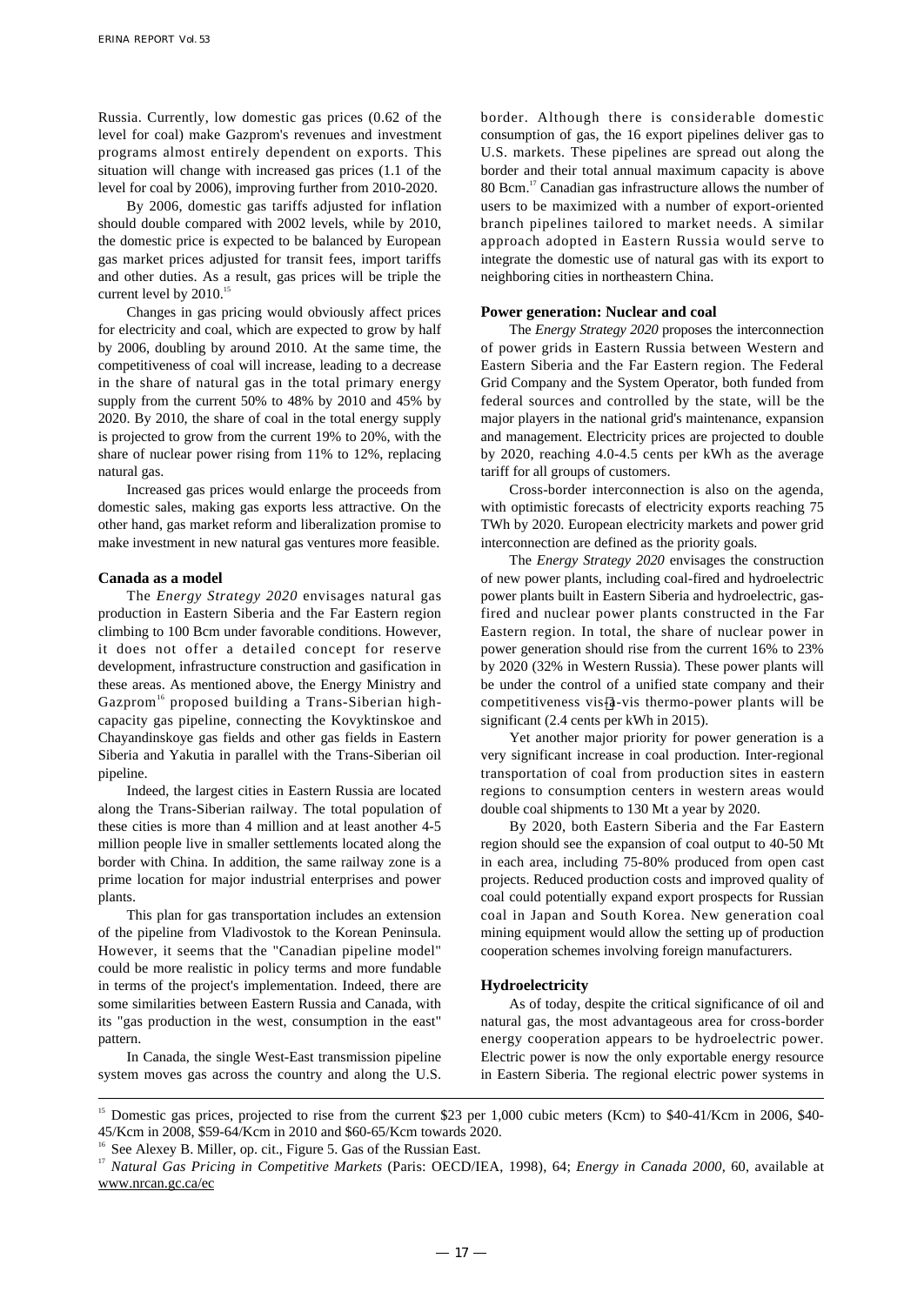Krasnoyarskiy Krai and Irkutskaya Oblast have excess capacity, capable of producing about 16-18 billion kWh (TWh) of electricity. Annual power generation by all Far Eastern hydroelectric power plants is 11 TWh. After the completion of four new projects, power output will grow to a combined total of 23 TWh a year.

Eastern Russia's unique hydroelectric power potential presents an opportunity for projects that are efficient both in economic and environmental terms. Moreover, the gradual deregulation of natural gas tariffs in Russia is likely to make hydroelectric power more competitive in the future. By 2010, the total newly commissioned capacity in both areas is likely to reach 4 GW, including 1.5 GW in Eastern Siberia and 2.5 GW in the Far Eastern region. During the following decade, new capacity is expected to total just 2.2 GW, including 1.4 GW in Eastern Siberia. After the completion of these projects, the hydroelectric power utilization rate in the Far Eastern region will be 6%.

The potential for electric power exports will be further enhanced with the commissioning of the Bureyskaya HPP, the top priority for the Far Eastern region. Its commissioning will reduce the demand for coal from distant sources and allow electricity exports to China and the Koreas. By 2020, if adequate investment is secured, the seven hydroelectric power projects currently under construction and those at the planning stage will generate up to 50 TWh of electricity at competitive prices. In the optimistic scenario, electricity exports from the eastern regions of Russia to neighboring countries may be estimated at 20-22 TWh by 2010 and 50-60 TWh by 2020. The Chinese market could provide an opportunity for electricity exports of about 15-25 TWh a year from Irkutskaya Oblast alone.

However, as of today, there are only 110 kV and 220 kV power lines extending to Mongolia and Northeastern China, and these have a limited transmission capacity. Discussions are underway concerning the formation of cross-border electric power network infrastructure, with Russia playing the role of the electricity supplier. This is not an easy task, considering the distances and costs involved, not to mention access to neighboring markets. The practical steps proposed by electricity experts include a 2,600 kilometer-long 600 kV "Bratsk-Beijing" 3GW (18 TWh) capacity line, and a 470 kilometer-long 600 kV "Sakhalin-Japan" 4GW (22 TWh) capacity line.

#### **Investment requirements**

The energy sector development outline for Eastern Russia contains significant potential for investment, including new business opportunities for companies and investors from Japan, South Korea, the U.S. and China.

More generally, the development of energy industries in Russia is seen in the context of technological advancement and hi-tech research and development efforts that will reduce project costs and enhance energy efficiency. For example, a new hi-tech phase in generation could be based on superconductivity, cryogen technology applications in power generation and transmission, fastbreeder reactor technology, tidal power generation and hydrogen energy.

To sustain domestic demand, expand exports and

modernize domestic energy industries, Russia needs at least \$620 billion of investment over the next two decades, including \$260-300 billion mobilized before 2010-2012. Most of these funds should originate from private sources and loans. This investment program should support energy infrastructure development, including the construction of new power plants and the modernization of existing facilities, as well as a broader re-orientation of the energy sector towards increased efficiency and added value. In 2001, the total amount of investment in the energy sector from all sources is projected to reach \$660-810 billion (Table 2).

|                                    | 2001-2010   2011-2020 |         |  |
|------------------------------------|-----------------------|---------|--|
| Oil                                | 230-240               |         |  |
| Natural gas (continental projects) | 170-200               |         |  |
| Coal                               | 20                    |         |  |
| Heat production and use            | 70                    |         |  |
| Power generation, including        | 130-170               |         |  |
| Power generation                   | 110-140               |         |  |
| Power grids                        | $20 - 30$             |         |  |
| Nuclear power                      |                       |         |  |
| Energy saving programs             | 50-70                 |         |  |
| Total                              | 260-300               | 400-510 |  |

Table 2. **Estimated Investment Requirements, 2002-2020 (US\$ billion)**

*Source*: Ministry of Energy

It should be noted that these figures are not astronomical in the context of worldwide energy industry needs. According to private energy companies, if world output grows by 3% a year, with energy demand increasing by 2% annually and the recovery of energy resources from existing fields dropping by 4-6% a year, by 2010 about half of oil and gas consumption will have to rely on newly developed reserves. Most of these new reserves are located offshore, in deep-sea areas and/or in Arctic latitudes, in locations distant from consumption centers. The increasing complexity of recovery requires advanced technologies and huge start-up investment, estimated at about \$1 trillion for the current decade alone. For example, the investment program of ExxonMobil up to 2010 is estimated to total \$100 billion.

## **Conclusions**

In one way or another, these investments are likely to be mobilized, considering that oil reserves in Russia are estimated at 17,000-20,000 million tons (Mt), allowing production of 450-500 Mt of oil a year for another 30 years. Proven reserves of natural gas would allow annual gas production to be sustained at 600-700 billion cubic meters (Bcm) for at least the next 50 years. Gazprom alone controls 20% of world gas reserves, accounting for 23% of world gas production.

Only the Sakhalin 1 and Sakhalin 2 international consortiums, in which Japanese companies are involved, plan to invest as much as \$25 billion over the next decade or so, but several other oil and gas projects on the Sakhalin shelf are in the formation phase, promising to generate another \$30 billion to \$50 billion in investment.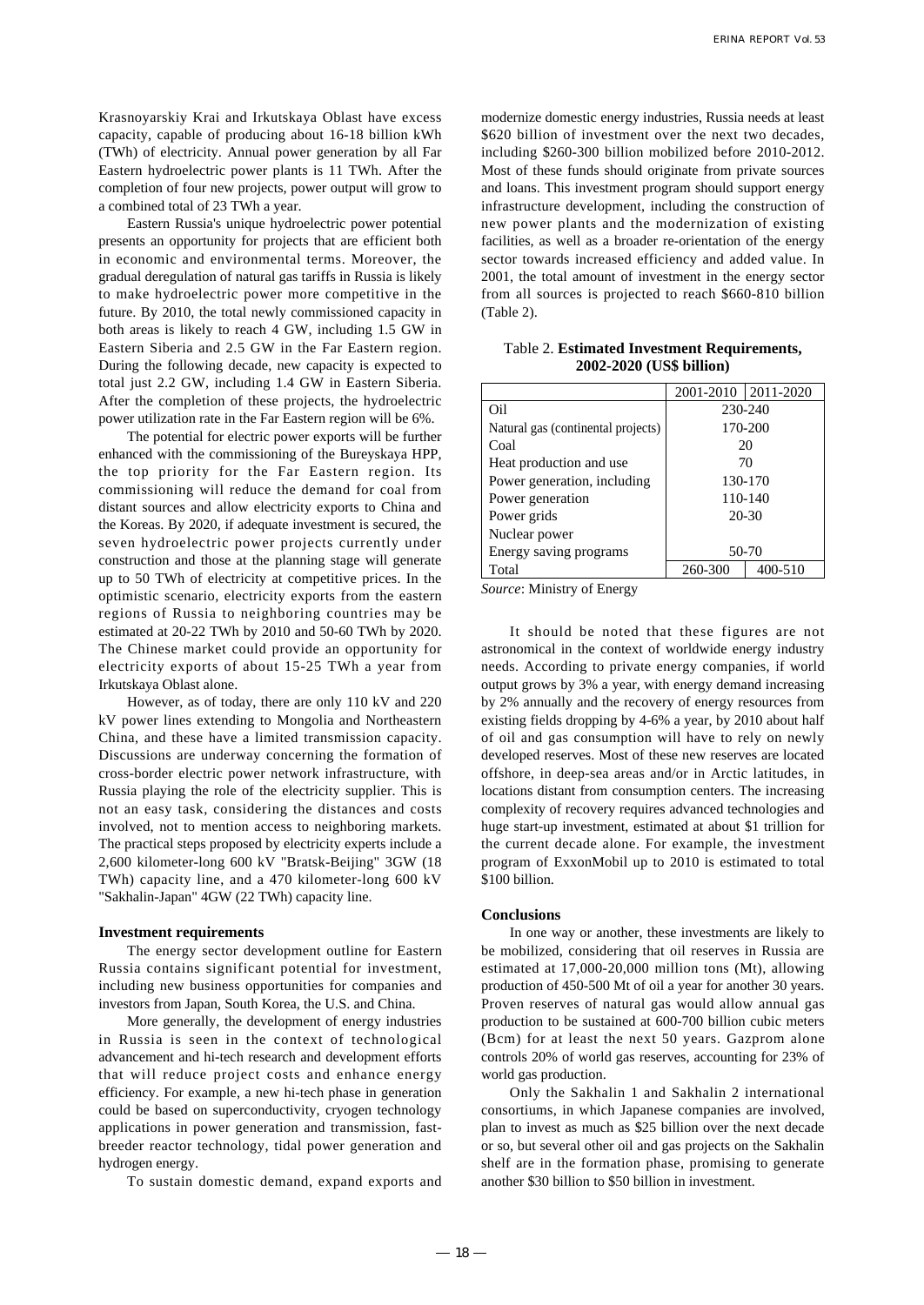British Petroleum works closely with the state-owned Rosneft in exploring prospects for investing in the Sakhalin 5 and Sakhalin 4 projects. Also, BP recently decided to invest almost \$7 billion in a new company formed with TNK, the Russian oil major with a presence in Eastern Siberia. In this context, an oil pipeline project to Nakhodka that the Japanese Bank for International Cooperation could partially back with its low-interest loans looks like a reasonably priced venture.

All these investment funds that should support energy infrastructure development in Russia would potentially create huge business opportunities for Japan and Russia's other neighbors. Investors and equipment manufacturers could benefit from the construction of new power plants and the modernization of existing facilities, as well as a broader reorientation of the Russian energy sector toward increased efficiency and added value.

More generally, the development of energy industries is seen by the Russian government in the context of technological advancement and high-tech research and development that would reduce project costs and enhance energy efficiency. Japan-Russia technological cooperation in the field of energy, fuels and emission reduction could benefit both countries.

In addition, cross-border power interconnection is on the Russian long-term agenda, with forecasts of electricity exports to China and the Koreas. European electricity markets and power grid interconnection have been already defined as the priority goals. Eastern Russia's unique hydroelectric power potential presents an opportunity for projects that are efficient both in economic and environmental terms. It seems that the proposed plan for energy sector development contains significant potential for investment and trade, including new business opportunities for companies and investors from Japan, South Korea, the United States and China. On the other hand, cross-border energy cooperation in Northeast Asia, focused on energy sector development in Eastern Russia, would enhance the energy security of the economies of this area, contributing to their international competitiveness and the political stability of the entire Asia-Pacific region.